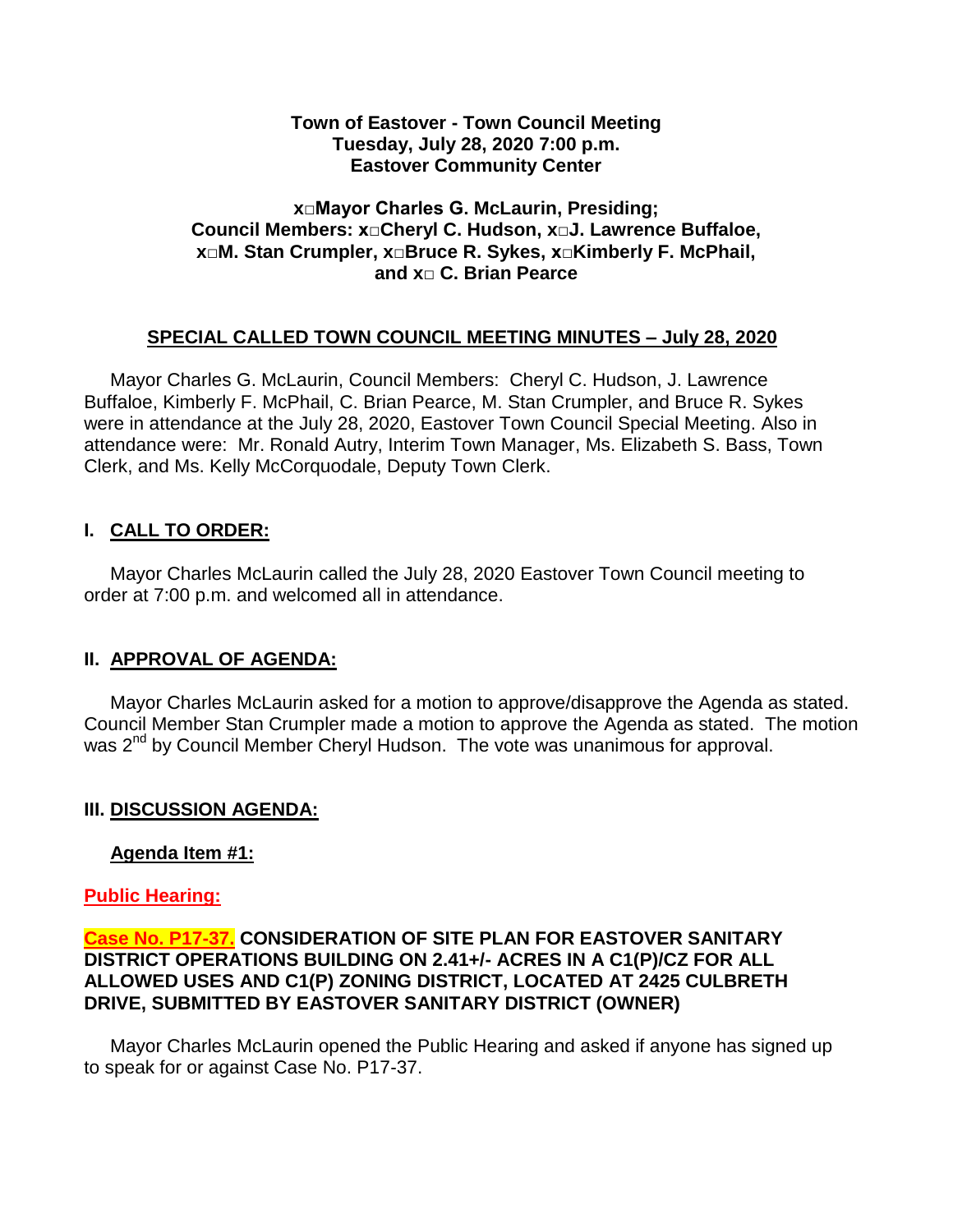Mr. Talmadge Baggett from the Eastover Sanitary District signed up to speak. He informed the Council that the rear property of the site plan is under conditional zoning and the Eastover Sanitary would like that zoning to be removed

 Council Member Stan Crumpler explained the details to the of the site plan to the Council. After a brief discussion, Mayor Charles McLaurin asked for a motion to close the Public Hearing.

 Council Member Cheryl Hudson made a motion to close the Public Hearing. The motion was 2<sup>nd</sup> by Council Member Stan Crumpler. The vote was unanimous for approval.

 Mayor Charles McLaurin then asked for a motion to approve or disapprove Case No. P17-37. Council Member Stan Crumpler made a motion to approve Case No. P17-37. The motion was 2<sup>nd</sup> by Council Member Bruce Sykes. The vote was unanimous for approval.

# **AGENDA ITEM #2:**

### **Eastover Ballpark Bids**

 Mayor Charles McLaurin asked Interim Town Manager, Mr. Ronald Autry, to give an overview of the Eastover Ballpark Bids.

Mr. Autry stated that the 4 bids placed on the Eastover Ballpark project are as follows:

- Highland Paving \$246,827.00
- Ray Johnson Construction \$151,049.00
- Miller's Lawn & Landscaping \$137,250.00
- Earthworks Grading \$357,524.82.

Earthworks Grading Inc. has no contractor license at this time and they were the highest bid. Millers Lawn & Landscaping has no experience with this type of work. Highland Paving could do the paving and is local but is the second highest bid. Ray Johnson Construction is a small company out of Erwin who does all types of construction.

Mr. Autry informed the Council that himself, Mayor McLaurin, Council Member Stan Crumpler, and Council Member Cheryl Hudson sat down earlier this week and discussed the options and were considering Ray Johnson Construction.

Mayor Charles McLaurin asked for a motion to approve or disapprove Ray Johnson Construction as the contractor for the Eastover Ballpark. Council Member Cheryl Hudson made a motion to approve Ray Johnson Construction as the contractor for the construction on Eastover Ballpark. The motion was 2<sup>nd</sup> by Council Member Lawrence Buffaloe. The vote was unanimous for approval.